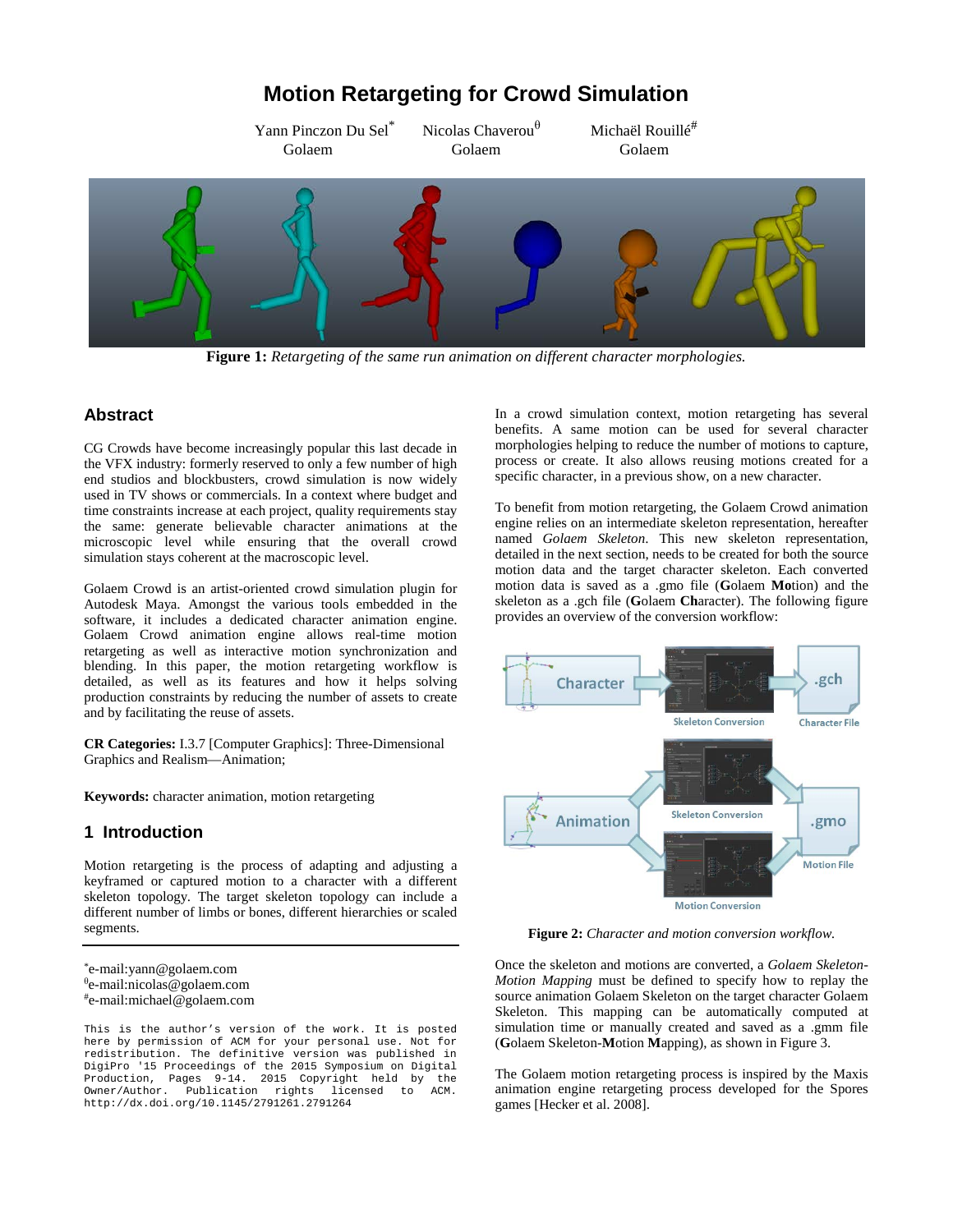

**Figure 3:** *Skeleton-motion mapping creation workflow.*

### **2 Golaem Skeleton**

To retarget a motion on a character with a different morphology than the motion morphology, it is required to create a Golaem Skeleton of both the source motion skeleton and the target character skeleton. The Golaem Skeleton is based on a hierarchy of *Bone Chains* which defines the beginning and the end of important kinematics parts of the input skeleton (e.g. an arm will be described as a chain between the shoulder and the wrist joints).



**Figure 4:** *Example of bone chains.*



**Figure 5:** *Examples of characters converted to Golaem Skeleton.*

Bone chains can be defined with four different types of nodes:

- pelvis: root bone of the character (only one per Skeleton);
- spine: base structure on which limbs are connected;
- limb: main part of a body limbs (arms, legs, neck...);
- effector: extremity of a body limb (fingers, jaw...).

As shown in Figure 5, these node types are sufficient to represent any kind of character morphology: e.g. human biped, horse and rider, six-legged arachnid and even a completely-geared bike.

Since a Golaem Skeleton usually defines several limb nodes, those nodes need to be tagged to differentiate them from each other and help detect which limb animation from the source should be replayed on the target. Two tags are available:

- limb body position: front / center / back, bottom / center / up, left / center / right;
- limb type: grasper / leg / generic.



### **Figure 6:** *Example of a tagged horse right front leg. (F) stands for Front, (B) for Bottom and (R) for Right.*

Finally, each limb and effector node stores extra information for the animation retargeting:

- inverse kinematics half-plane of the bone chain: halfplane in which the intermediate bones of the chain moves;
- mirror node: when retargeting a mirrored motion on a non-symmetrical skeleton, relevant limb / effector nodes have to be mapped to their mirror nodes in the Golaem Skeleton.

Due to the amount of information required to create a Golaem Skeleton for each character and motion, there was concerns that it could slow down the process of assets creation. Thus we developed an automatic creation process. Once a character or a motion skeleton is imported in the character authoring tool, it basically takes care of every step described previously:

- 1. limb nodes are detected first, by searching the isomorphic branches in the skeleton hierarchy tree. Limb position tags are determined based on the world position of each limb relatively to each other. Limb type is guessed depending on the limb world position (e.g. legs are close to the ground);
- 2. effector nodes are extracted from the limbs;
- 3. the pelvis node is the lowest joint in the hierarchy that has every limb joint as a direct or indirect child;
- 4. spine nodes are added and mapped to the joints that are between the pelvis and the beginning of each limb joint.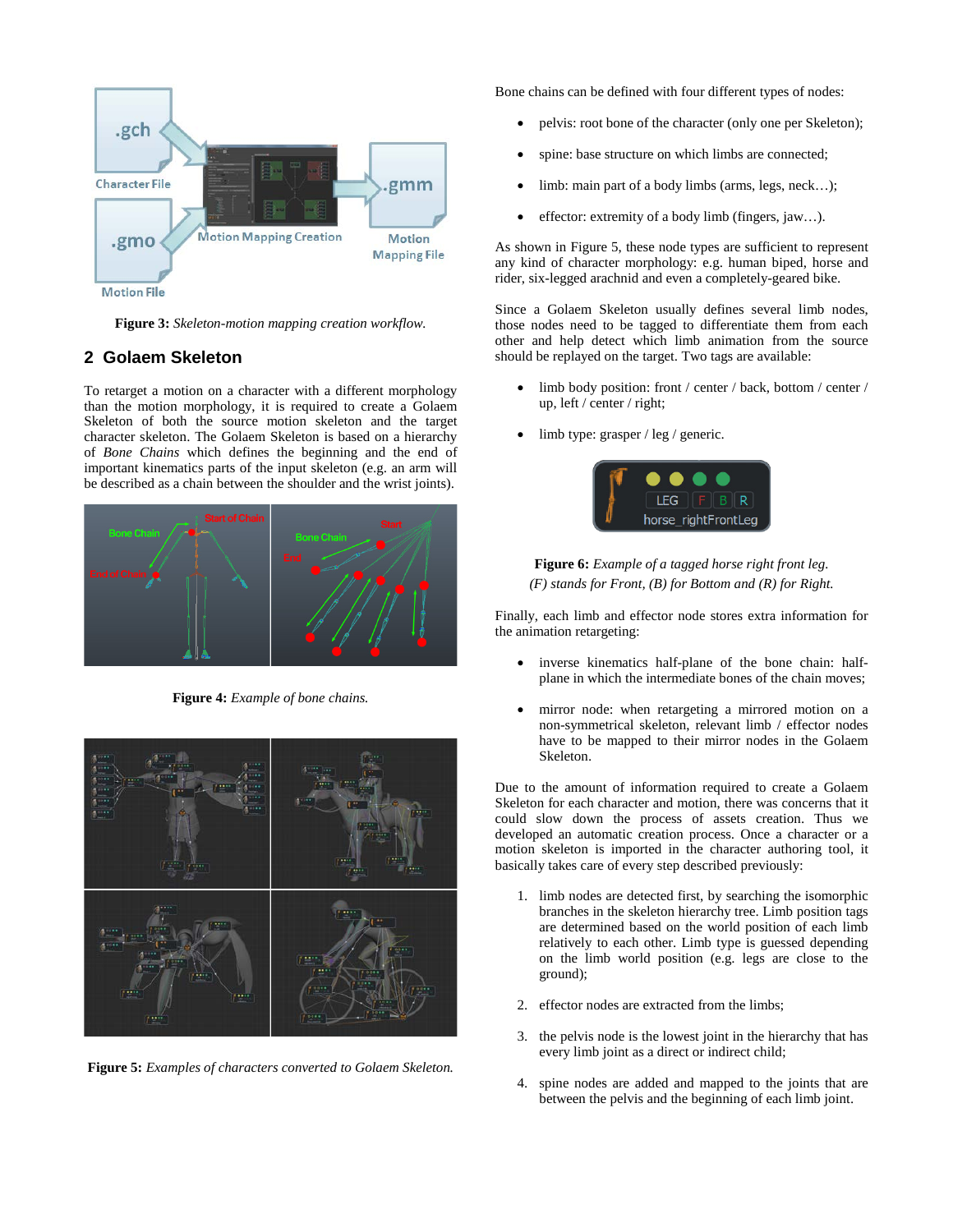The automatic creation process has been tested on many different morphologies coming from various customers, and in most cases, the result was directly usable in production. When not usable, the result can be combined with the Conversion Quality tool, to provide a helpful working base for the Golaem Skeleton creation and point out which parts must be improved. By narrowing down which nodes need to be corrected, fixing the Golaem Skeleton usually takes less than an hour.



**Figure 7:** *Example of Conversion Quality tool feedback (here the Knee and the HipPartL require some position corrections).*

# **3 Golaem Skeleton-Motion Mapping**

Once a motion and a character have been converted to a Golaem Skeleton, it is required to create a Golaem Skeleton-Motion Mapping for this tuple. The Skeleton-Motion Mapping defines the association between the source motion Golaem Skeleton nodes and the target character Golaem Skeleton nodes (e.g. Limb node *A* of the source motion will be replayed on the Limb node *A'* of the target character) and how to apply the motion data on the target skeleton, hereafter named *Movement Mode*.

#### **3.1 Mapping**

Combined with the Golaem Skeleton, the Golaem Skeleton-Motion Mapping is the cornerstone of Golaem Crowd animation modularity. The Skeleton-Motion Mapping allows a wide range of combinations of animations from different morphologies, as shown in Figure 8.

For example, a centaur can be animated using a horse animation on the lower part of the body combined with a human animation on the upper part; or a four-armed biped animated by using twice the arms animations of a regular biped.

Even if the Golaem Skeleton-Motion Mapping is required for each skeleton-motion combination, in most situations the source and the target skeletons are alike. Thus we developed an automatic Skeleton-Motion Mapping process based on the limb body position and type tags. The assignment is based on a score computed for each possible combination of limbs.

#### **3.2 Movement Mode**

The movement mode represents the meaning of the motion, i.e. what is important about it for expressing the desired intent [Hecker et al. 2008]. The movement mode is defined for each limb / effector node and is used to determine how the motion should be replayed when the *rest pose* (or neutral pose) of the source and the target differs. Two modes are available:

Absolute mode: for each frame, the world orientation of the source animation is applied to the target skeleton, whatever the rest pose of each morphology (e.g. grasping an object with the arm);

Rest Relative mode: for each frame, an offset between the animation and the rest pose of the source skeleton is computed and added to the rest pose of the target skeleton (e.g. mostly used for clavicles and heads nodes, especially when the source and the target rest poses have a significant different orientation).



**Figure 8:** *Examples of different mappings of a regular biped animation applied on a four-armed biped.*

# **4 Animation Playback**

Golaem Crowd animation engine use a blend tree system containing nodes for animation playback, blending with or without synchronization, ground adaptation [Edsall 2003]... As only the animation playback node is involved in the motion retargeting process, other nodes will not be detailed here.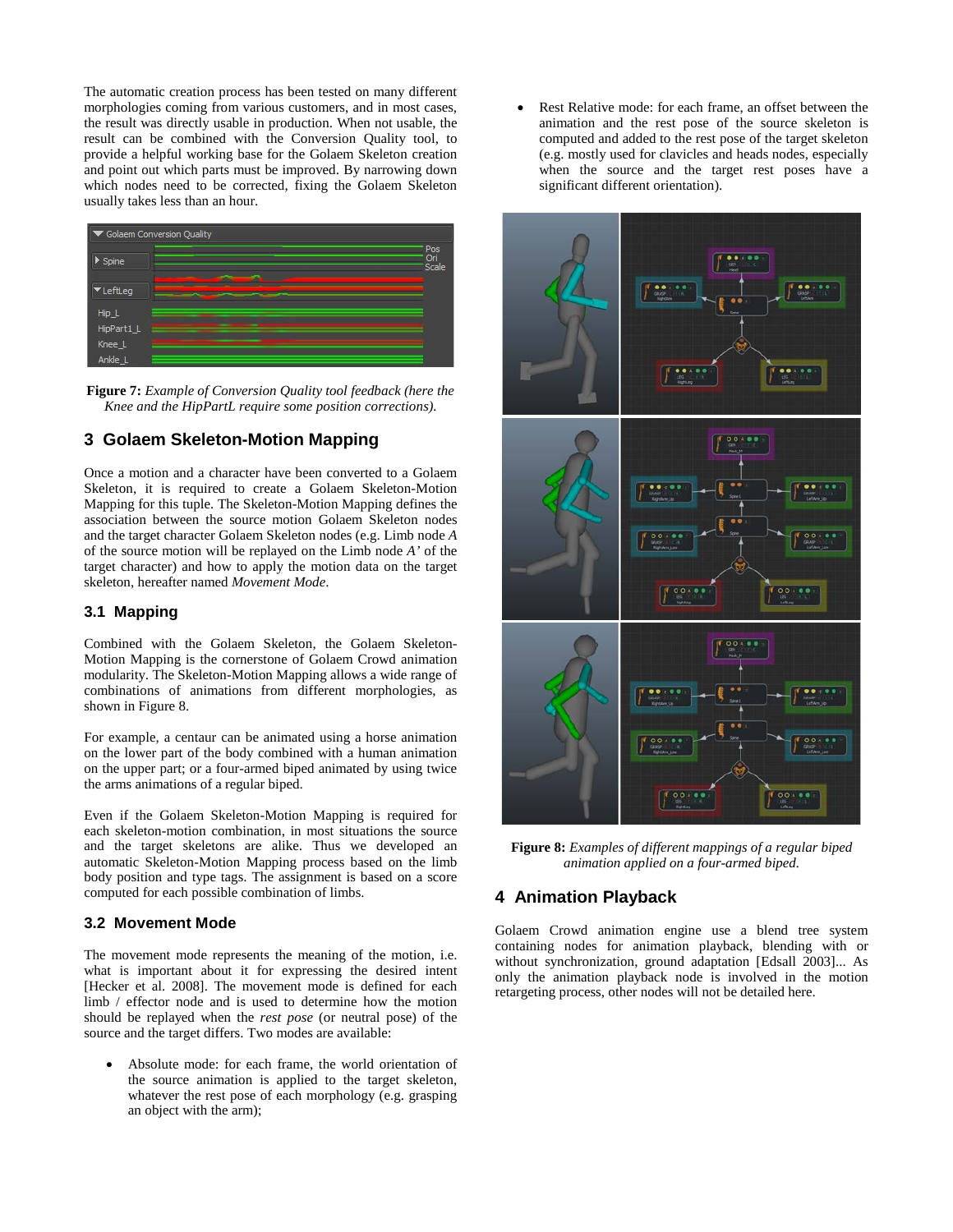

**Figure 9:** *Example of a Golaem Crowd blend tree.*

In a crowd simulation context, performances are critical. To be able to retarget thousands of characters in real-time, the playback system of the animation engine relies on a simplified representation of the Golaem Skeleton [Kulpa et al. 2005]. In this representation, every bone chain of the source and the target Golaem Skeletons is replaced by:

- an orientation representing the global direction of the bone chain, expressed as the direction between the last and first bones in the chain;
- a floating value representing the length of the bone chain.



**Figure 10:** *Simplified representation of a Golaem Skeleton.*

The animation playback process is divided in four main steps:



**Figure 11:** *Animation playback process.*

Once the animation playback has been computed, the resulting posture is processed by other nodes of the animation engine.

#### **4.1 Apply Skeleton-Motion Mapping**

For each limb node of the target character, the engine checks the skeleton-motion mapping to determine which source animation limb should be played. The orientation and length of the limb bone chain is determined according to the Movement Mode.

• If the mode is set to absolute, then the source delta-fromrest-pose orientation is first added to the rest orientation of the target skeleton (to ensure the uniqueness of the final orientation), and then the difference of orientation with the source animation is computed, and added to the previous result.

If the mode is rest relative, then the source delta-fromrest-pose orientation of the node is simply added to the rest orientation of the target skeleton.

#### **4.2 Interpolation**

The previous process is done twice, for two different frames of the animation, and the results are then interpolated together. This step allows the animation engine to run seamlessly with any source animations and simulation frame rates (e.g. a 12 fps animation can be used in a 100 fps shot with no animation glitch).

#### **4.3 Mirror**

Animation mirroring is optional. For each limb, the engine checks the target Golaem Skeleton to determine the mirror limb node. As the source animation has already been applied to the target skeleton at this step, it is not required to define the mirror nodes of the source animation Golaem Skeleton.

#### **4.4 Inverse Kinematics**

In the previous steps, the animation engine only processes a simplified representation of the Golaem Skeleton (i.e. lengths and orientations of each bone chain). Thus, an inverse kinematics (IK) computation step is required to convert this representation to a representation which can be used for skinning and render (e.g retrieve the position of the elbow in an arm chain). As this computation is CPU intensive, it is only done when needed, i.e. when characters are visible in the camera frustum or when the simulation results are cached.

Two different IK algorithms are used by the Golaem animation engine for two different use cases.

For the specific case of bone chains containing exactly three bones (e.g. an arm chain composed of a shoulder, an elbow and a wrist) an *optimized analytic solution* is used [Kulpa et al. 2005]. In this case, the positions of the two extremities are known from the simplified representation and only the position of the intermediate bone need to be computed. It is done by:

- 1. computing the intersection of the two spheres centered on each bone chain extremity and of radius determined by the length of each bone (e.g. shoulder-elbow and elbow-wrist for an arm chain). This intersection results in a circle;
- 2. the intermediate bone position is the intersection between this circle and the IK half-plane specified for this node in the Golaem Skeleton.

For bone chains with more than three bones (e.g. a finger chain) an implementation of the *FABRIK algorithm* [Aristidou and Lasenby, 2011] is used. This algorithm has been selected because it is simple to implement and it distributes orientations evenly among the bone chain (contrary to the Cyclic Coordinate Descent algorithm [Canutescu and Dunbrack, 2003]).

FABRIK is a two phases algorithm that starts by a forward reaching phase and is then followed by a backward reaching part which is repeated until the target is reached or the maximum iteration count is done.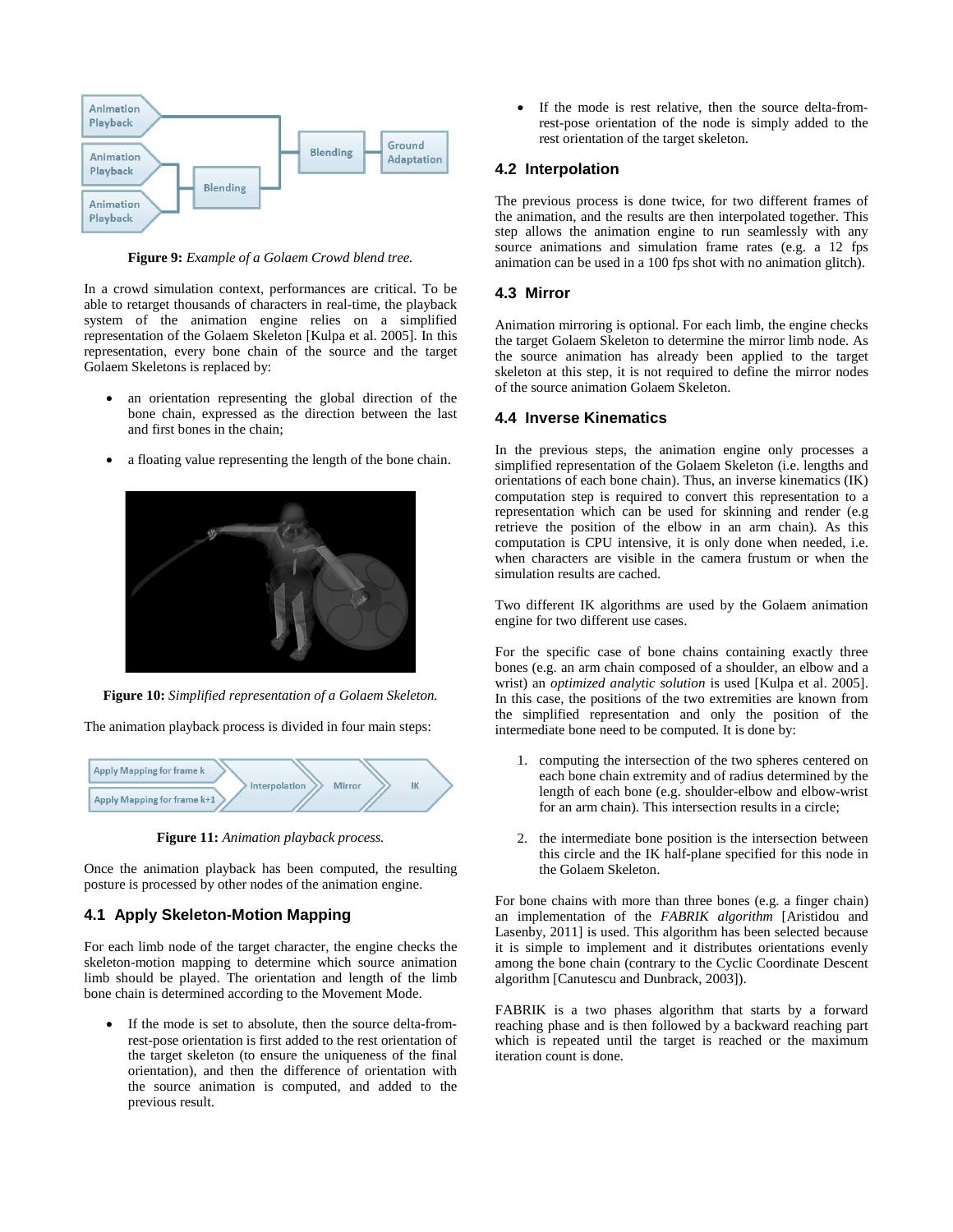

**Figure 12:** *Example of an elbow position computation using the optimized analytic solution.*



**Figure 13:** *Example of a full FABRIK iteration for a four bones chain. Image courtesy of [Aristidou and Lasenby, 2011].* 

As this step is one of the highest CPU consuming tasks of the animation workflow, an IK cache has been developed to optimize simulation times. The IK Cache is computed for every FABRIKeligible bone chain of every target Golaem Skeleton and allows using the best resolution result for a negligible cost at simulation time (the analytic solution has proven to be fast enough).

|                          | <b>With IK Cache</b> | <b>Without IK Cache</b> |
|--------------------------|----------------------|-------------------------|
| <b>FABRIK</b>            | 11%                  | 53%                     |
| Opt. Analytic            | 2%                   | 1%                      |
| <b>Blend Tree Update</b> | 58%                  | 27%                     |
| <b>Others</b>            | 29%                  | 19%                     |
| Sim. Update Time         | 117ms                | 212ms                   |

**Figure 14:** *Performances for a 5 000 characters simulation with and without IK Cache, on an Intel i7-3632QM @ 2.2Ghz CPU.*

The result of an IK resolution being the same for every orientation of a bone chain, it only caches the results of the IK algorithm for different sample lengths of the chain. To properly handle bone chain scale, the IK cache stores the ratio between the sample length and the maximum length of the bone chain. Thus, sample values range from 0 to 1.

During the simulation, the intermediate bones positions are determined by interpolating the value of the two nearest samples. Even if the quality of the IK resolution is closely linked to the number of samples, internal tests have shown that 51 samples, i.e. a sample every 2% of the bone chain length, is perceptually good enough.



**Figure 15:** *Simplified example with two cached samples (in red), and the interpolated results (in blue)*

### **5 Limitations**

Our motion retargeting system aims at re-using assets (and especially animations) from one project to another with the maximum fidelity, and therefore is not the best approach to produce different styles of animations depending on the characters. Playing a walk female animation on a male character will not change the feeling that is conveyed by the source animation.

Furthermore using an inverse kinematics algorithm to build the final bone posture may lead to some differences with the source animation in the case of complex bone chains (more than 4 bones in the chain, or a chain bending in several directions at the same time).

Most of the time, the loss of animation fidelity can be avoided by using a controllable IK Cache or a better suited configuration of the Golaem Skeleton (e.g. splitting a bone chain in two separate bone chains, each bending in a different direction).



**Figure 16:** *Example of a leg splitted in two separate bone chains.*

# **6 Conclusion and Future Work**

The Golaem Crowd Motion Retargeting workflow has been presented, from the Golaem Skeleton and Golaem Skeleton-Motion Mapping conversions to the Animation Playback. By introducing a simplified internal skeleton representation, the two different types of IK algorithms that are used, and in particular the